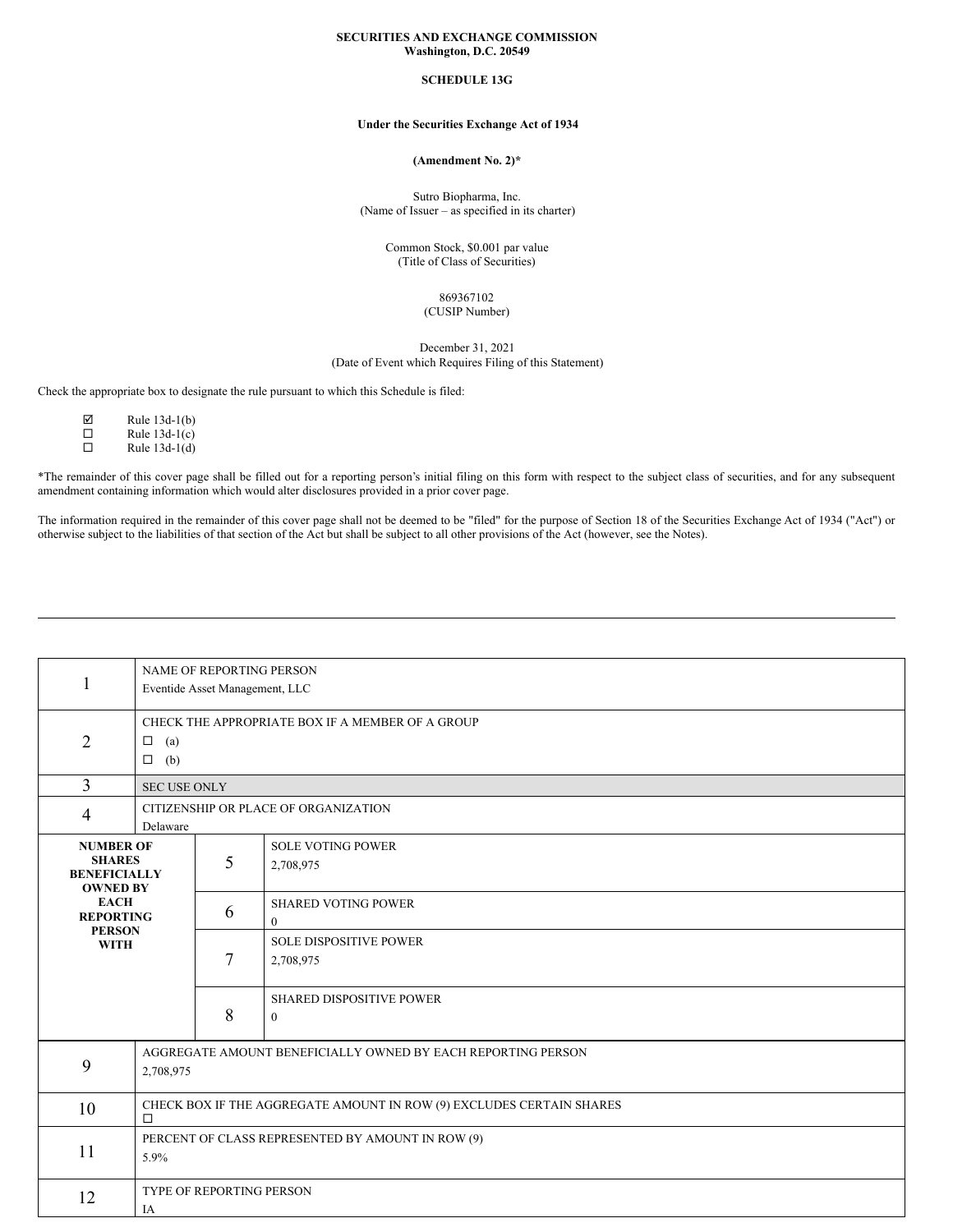|                                |                                                                                |                                                  | <b>NAME OF REPORTING PERSON</b>         |  |  |
|--------------------------------|--------------------------------------------------------------------------------|--------------------------------------------------|-----------------------------------------|--|--|
| 1                              | Finny Kuruvilla, M.D. Ph. D.                                                   |                                                  |                                         |  |  |
|                                |                                                                                |                                                  |                                         |  |  |
| $\overline{2}$                 | $\Box$<br>(a)                                                                  | CHECK THE APPROPRIATE BOX IF A MEMBER OF A GROUP |                                         |  |  |
|                                | $\Box$ (b)                                                                     |                                                  |                                         |  |  |
| 3                              | <b>SEC USE ONLY</b>                                                            |                                                  |                                         |  |  |
| 4                              | CITIZENSHIP OR PLACE OF ORGANIZATION<br><b>United States</b>                   |                                                  |                                         |  |  |
| <b>NUMBER OF</b>               |                                                                                |                                                  | <b>SOLE VOTING POWER</b>                |  |  |
| <b>SHARES</b>                  |                                                                                | 5                                                | $\theta$                                |  |  |
| <b>BENEFICIALLY</b>            |                                                                                |                                                  |                                         |  |  |
| <b>OWNED BY</b><br><b>EACH</b> |                                                                                | 6                                                | <b>SHARED VOTING POWER</b><br>2,708,975 |  |  |
| <b>REPORTING</b>               |                                                                                |                                                  |                                         |  |  |
| <b>PERSON</b>                  |                                                                                |                                                  | <b>SOLE DISPOSITIVE POWER</b>           |  |  |
| <b>WITH</b>                    |                                                                                | 7                                                | $\mathbf{0}$                            |  |  |
|                                |                                                                                |                                                  | SHARED DISPOSITIVE POWER                |  |  |
|                                |                                                                                | 8                                                | 2,708,975                               |  |  |
|                                |                                                                                |                                                  |                                         |  |  |
| 9                              | AGGREGATE AMOUNT BENEFICIALLY OWNED BY EACH REPORTING PERSON<br>2,708,975      |                                                  |                                         |  |  |
| 10                             | CHECK BOX IF THE AGGREGATE AMOUNT IN ROW (9) EXCLUDES CERTAIN SHARES<br>$\Box$ |                                                  |                                         |  |  |
| 11                             | PERCENT OF CLASS REPRESENTED BY AMOUNT IN ROW (9)                              |                                                  |                                         |  |  |
|                                | 5.9%                                                                           |                                                  |                                         |  |  |
| 12                             | TYPE OF REPORTING PERSON                                                       |                                                  |                                         |  |  |
|                                | IN:HC                                                                          |                                                  |                                         |  |  |

|                                                          | <b>NAME OF REPORTING PERSON</b><br>Robin C. John                                   |   |                                               |  |
|----------------------------------------------------------|------------------------------------------------------------------------------------|---|-----------------------------------------------|--|
| 2                                                        | CHECK THE APPROPRIATE BOX IF A MEMBER OF A GROUP<br>$\Box$<br>(a)<br>$\Box$<br>(b) |   |                                               |  |
| 3                                                        | <b>SEC USE ONLY</b>                                                                |   |                                               |  |
| 4                                                        | CITIZENSHIP OR PLACE OF ORGANIZATION<br><b>United States</b>                       |   |                                               |  |
| <b>NUMBER OF</b><br><b>SHARES</b><br><b>BENEFICIALLY</b> |                                                                                    | 5 | <b>SOLE VOTING POWER</b><br>$\theta$          |  |
| <b>OWNED BY</b><br><b>EACH</b><br><b>REPORTING</b>       |                                                                                    | 6 | <b>SHARED VOTING POWER</b><br>2,708,975       |  |
| <b>PERSON</b><br><b>WITH</b>                             |                                                                                    | 7 | <b>SOLE DISPOSITIVE POWER</b><br>$\mathbf{0}$ |  |
|                                                          |                                                                                    | 8 | <b>SHARED DISPOSITIVE POWER</b><br>2,708,975  |  |
|                                                          |                                                                                    |   |                                               |  |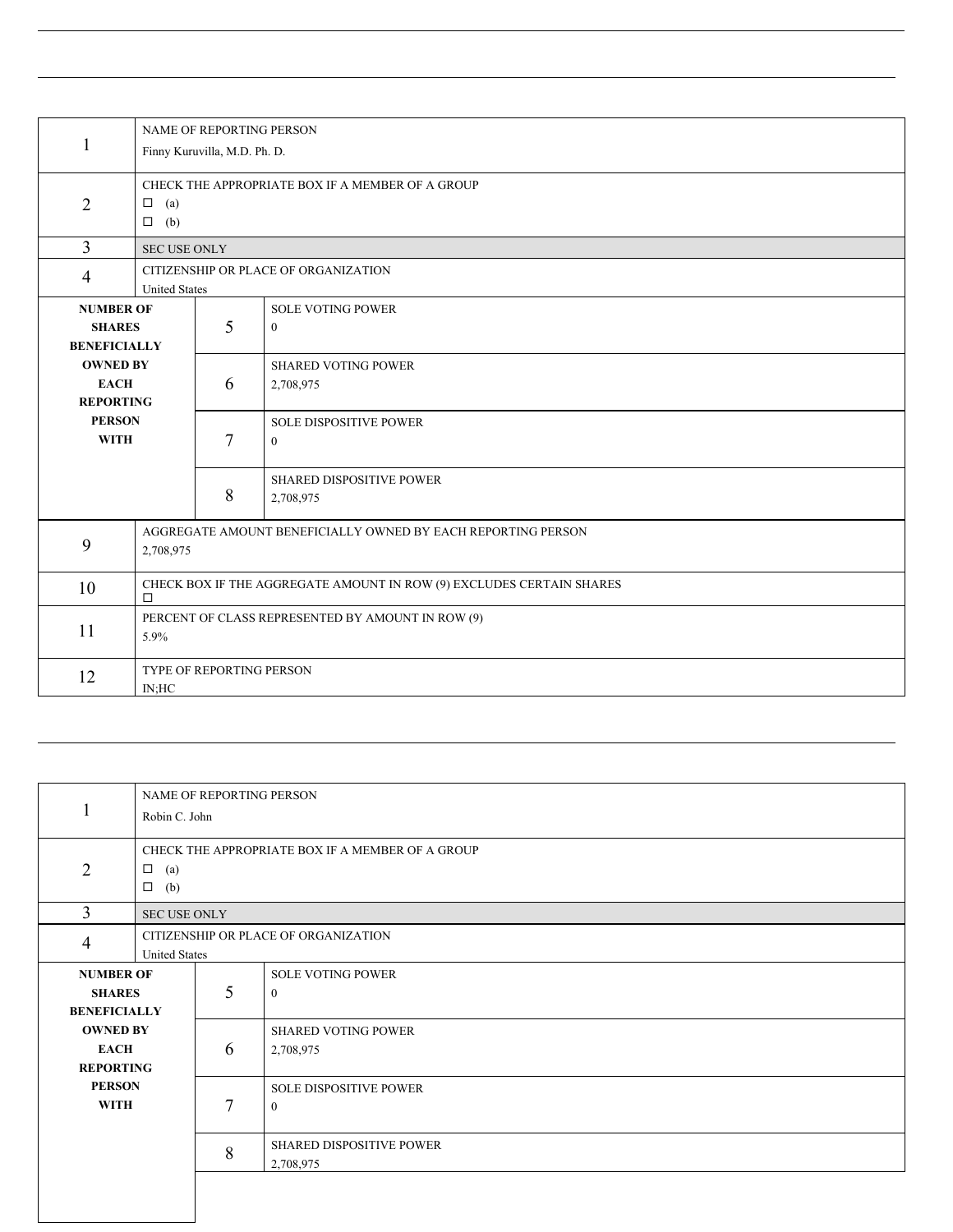| Q  | AGGREGATE AMOUNT BENEFICIALLY OWNED BY EACH REPORTING PERSON<br>2,708,975 |
|----|---------------------------------------------------------------------------|
| 10 | CHECK BOX IF THE AGGREGATE AMOUNT IN ROW (9) EXCLUDES CERTAIN SHARES      |
| 11 | PERCENT OF CLASS REPRESENTED BY AMOUNT IN ROW (9)<br>$5.9\%$              |
| 12 | <b>TYPE OF REPORTING PERSON</b><br>IN:HC                                  |

#### **Item 1. (a) Name of Issuer:**

Sutro Biopharma, Inc. (the "Issuer")

### **(b) Address of Issuer's Principal Executive Offices:**

111 Oyster Point Blvd, South San Francisco, California, 94080

#### **Item 2. (a) Name of Persons Filing:**

(i) Eventide Asset Management, LLC ("Eventide") (ii) Finny Kuruvilla, M.D., Ph.D. ("Kuruvilla") (iii) Robin C. John ("John")

## **(b). Address of Principal Business Office or, if none, Residence:**

Eventide, Kuruvilla and John: One International Place, Suite 4210 Boston, Massachusetts 02110

### **(c). Citizenship or Place of Organization:**

Eventide: Delaware Kuruvilla: United States John: United States

### **(d). Title of Class of Securities**:

Common Stock, \$0.001 par value

#### **(e). CUSIP Number:** 869367102

### Item 3. If this statement is filed pursuant to sections 240.13d-1(b) or 240.13d-2(b) or (c), check whether the person filing is a:

(a) [ ] Broker or dealer registered under section 15 of the Act (15 U.S.C. 78o);

(b)  $[ ]$  Bank as defined in section 3(a)(6) of the Act (15 U.S.C. 78c);

(c) [ ] Insurance company as defined in section 3(a)(19) of the Act (15 U.S.C. 78c);

- (d) [ ] Investment company registered under section 8 of the Investment Company Act of 1940 (15 U.S.C. 80a-8);
- (e) [x] An investment adviser in accordance with section  $240.13d-1(b)(1)(ii)(E)$ ;
- (f) [] An employee benefit plan or endowment fund in accordance with section 240.13d-  $1(b)(1)(ii)(F);$
- (g) [x] A parent holding company or control person in accordance with section 240.13d- 1(b)(1)(ii)(G);
- (h) [ ] A savings association as defined in section 3(b) of the Federal Deposit Insurance Act (12 U.S.C. 1813);
- (i) [ ] A church plan that is excluded from the definition of an investment company under

section 3(c)(14) of the Investment Company Act of 1940 (15 U.S.C. 80a-3);

(j)  $\lceil$  | A non-U.S. institution in accordance with section 240.13d-1(b)(1)(ii)(J);

(k)  $\lceil$  | A group, in accordance with section 240.13d-1(b)(1) (ii)(K).

If filing as a non-U.S. institution in accordance with section 240.13d-1(b)(1)(ii)(J), please specify the type of institution:

### **Item 4. Ownership:**

Provide the following information regarding the aggregate number and percentage of the class of securities of the Issuer identified in Item 1.

(a). Amount beneficially owned: (i) Eventide: 2,708,975 (ii) Kuruvilla: 2,708,975 (iii) John: 2,708,975

(b). Percent of class: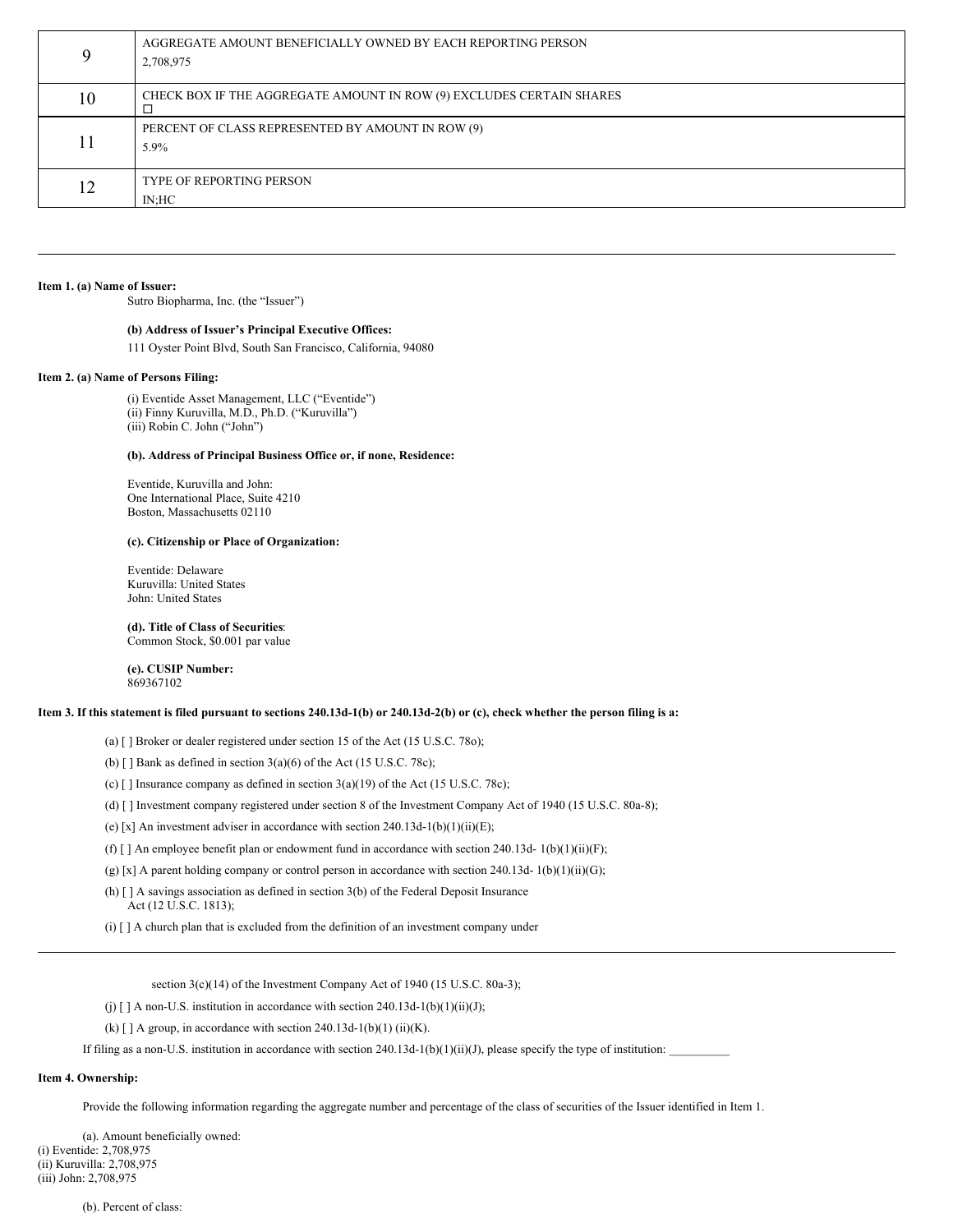(i) Eventide: 5.9% (ii) Kuruvilla: 5.9% (iii) John: 5.9%

(c). Number of shares as to which the person has:

(i) Sole power to vote or to direct the vote:

(1) Eventide: 2,708,975 (2) Kuruvilla: 0 (3) John: 0

(ii) Shared power to vote or to direct the vote:

(1) Eventide: 0 (2) Kuruvilla: 2,708,975 (3) John: 2,708,975

(iii) Sole power to dispose or to direct the disposition of:

(1) Eventide: 2,708,975 (2) Kuruvilla: 0 (3) John: 0

(iv) Shared power to dispose or to direct the disposition of:

(1) Eventide: 0 (2) Kuruvilla: 2,708,975 (3) John: 2,708,975

### **Item 5. Ownership of Five Percent or Less of a Class**:

Not Applicable

### **Item 6. Ownership of More Than Five Percent on Behalf of Another Person**:

As of December 31, 2021, Eventide Asset Management, LLC, a Delaware limited liability company located at One International Place, Suite 4210, Boston, MA 02110, is the beneficial owner of 2,708,975 shares of the Issuer's Common Stock by virtue of being the investment adviser to the Eventide Healthcare & Life Sciences Fund which is a registered investment company (the "Fund").

As of December 31, 2021, the Fund held 2,708,975 shares of the Issuer's Common Stock representing 5.9% of the Issuer's outstanding Common Stock.

#### Item 7. Identification and Classification of the Subsidiary which Acquired the Security Being Reported on by the Parent Holding Company:

Not Applicable

### **Item 8. Identification and Classification of Members of the Group**:

Not Applicable

#### **Item 9. Notice of Dissolution of Group**:

Not Applicable

#### **Item 10. Certification**:

By signing below I certify that, to the best of my knowledge and belief, the securities referred to above were acquired and are held in the ordinary course of business and were not acquired and are not held for the purpose of or with the effect of changing or influencing the control of the issuer of the securities and were not acquired and are not held in connection with or as a participant in any transaction having that purpose or effect.

In accordance with Rule 13d-4 of the Securities Exchange Act of 1934, each of the persons filing this statement expressly disclaim the beneficial ownership of the securities covered by this statement and the filing of this report shall not be construed as an admission by such persons that they are the beneficial owners of such securities.

#### **SIGNATURES**

The undersigned certify, after reasonable inquiry and to the best knowledge and belief of the undersigned, that the information set forth in this Statement is true, complete and correct. The undersigned agree to the filing of this single Statement on Schedule 13G.

Eventide Asset Management, LLC